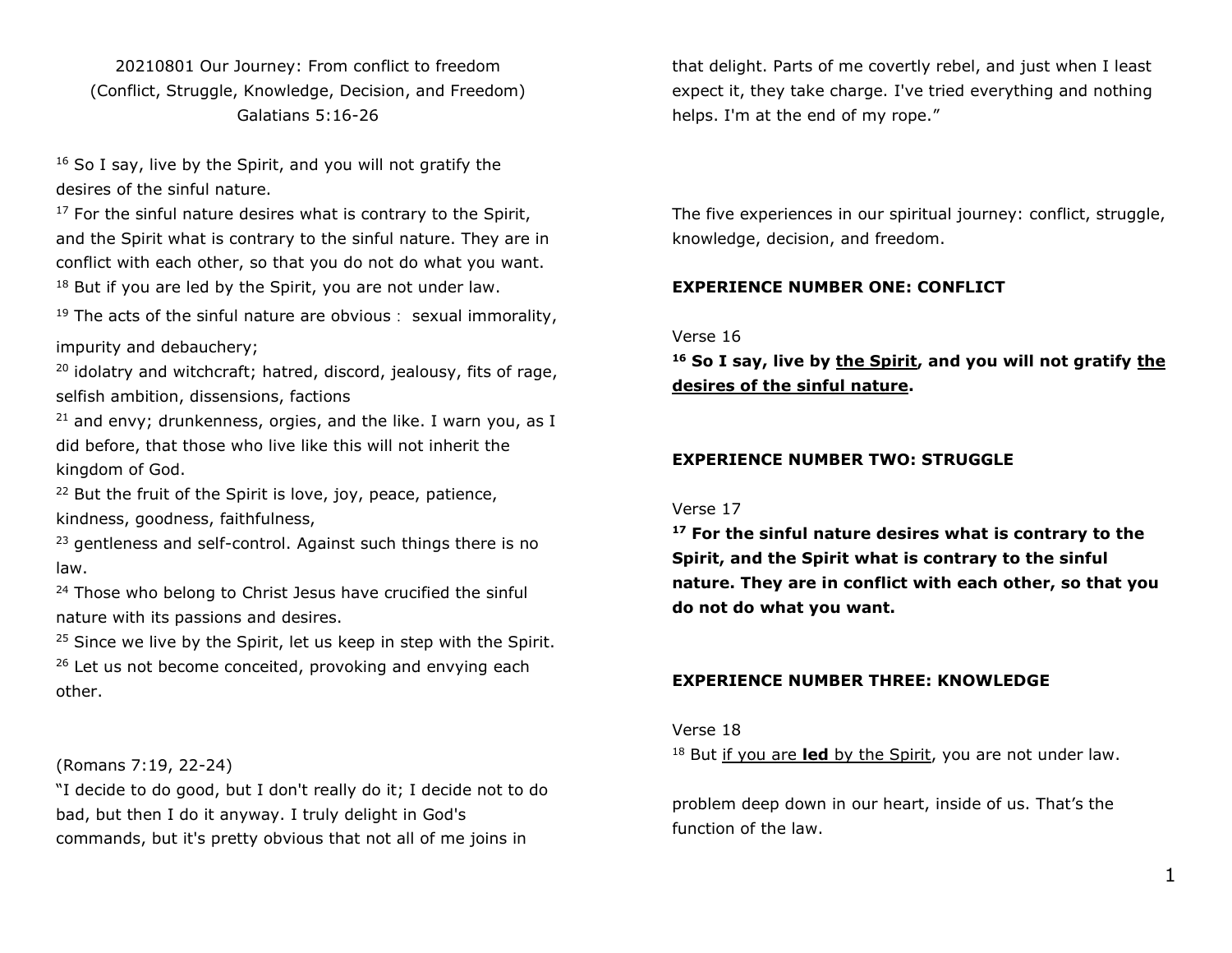### Verse 19

 $19$  The acts of the sinful nature are obvious: sexual immorality, impurity and debauchery;

Eugene Peterson's Message Bible paraphrased the verse like this: *(It is obvious what kind of life develops out of trying to get your own way all the time: repetitive, loveless, cheap sex; a stinking accumulation of mental and emotional garbage; frenzied and joyless grabs for happiness;)*

### Verse 20

 $20$  idolatry and witchcraft; hatred, discord, jealousy, fits of rage, selfish ambition, dissensions, factions

Message paraphrase - *(trinket gods; magic-show religion; paranoid loneliness; cutthroat competition; all-consuming-yetnever-satisfied wants; a brutal temper; an impotence to love or be loved; divided homes and divided lives; small-minded and lopsided pursuits;)*

## Verse 21

 $21$  and envy; drunkenness, orgies, and the like. Message paraphrase - *(the vicious habit of depersonalizing everyone into a rival; uncontrolled and uncontrollable addictions; ugly parodies of community. I could go on.)* I warn you, as I did before, that those who live like this will not inherit the kingdom of God.

# Verse 22

<sup>22</sup> But the fruit of the Spirit is love, joy, peace, patience, kindness, **goodness**, faithfulness,

Message Bible paraphrase - *(But what happens when we live God's way? He brings gifts into our lives, much the same way that fruit appears in an orchard--things like affection for others, exuberance about life, serenity. We develop a* 

*willingness to stick with things, a sense of compassion in the heart, and a conviction that a basic holiness permeates things and people. We find ourselves involved in loyal commitments)*

# Verse 23

<sup>23</sup> gentleness and self-control. Against such things there is no law.

Message paraphrase - *(not needing to force our way in life, able to marshal and direct our energies wisely. Legalism is helpless in bringing this about; it only gets in the way.)*

# Verse 24

<sup>24</sup> Those who belong to Christ Jesus **have crucified the sinful nature with its passions and desires**.

*Message paraphrase - (Among those who belong to Christ, everything connected with getting our own way and mindlessly responding to what everyone else calls necessities is killed off for good--crucified.)*

# **EXPERIENCE NUMBER FOUR: DECISION**

#### Verse 25

<sup>25</sup> Since we live by the Spirit, let us **keep in step with the** 

## **Spirit**.

Message paraphrase reads this verse - *(Since this is the kind of life we have chosen, the life of the Spirit, let us make sure that we do not just hold it as an idea in our heads or a sentiment in our hearts, but work out its implications in every detail of our lives.)*